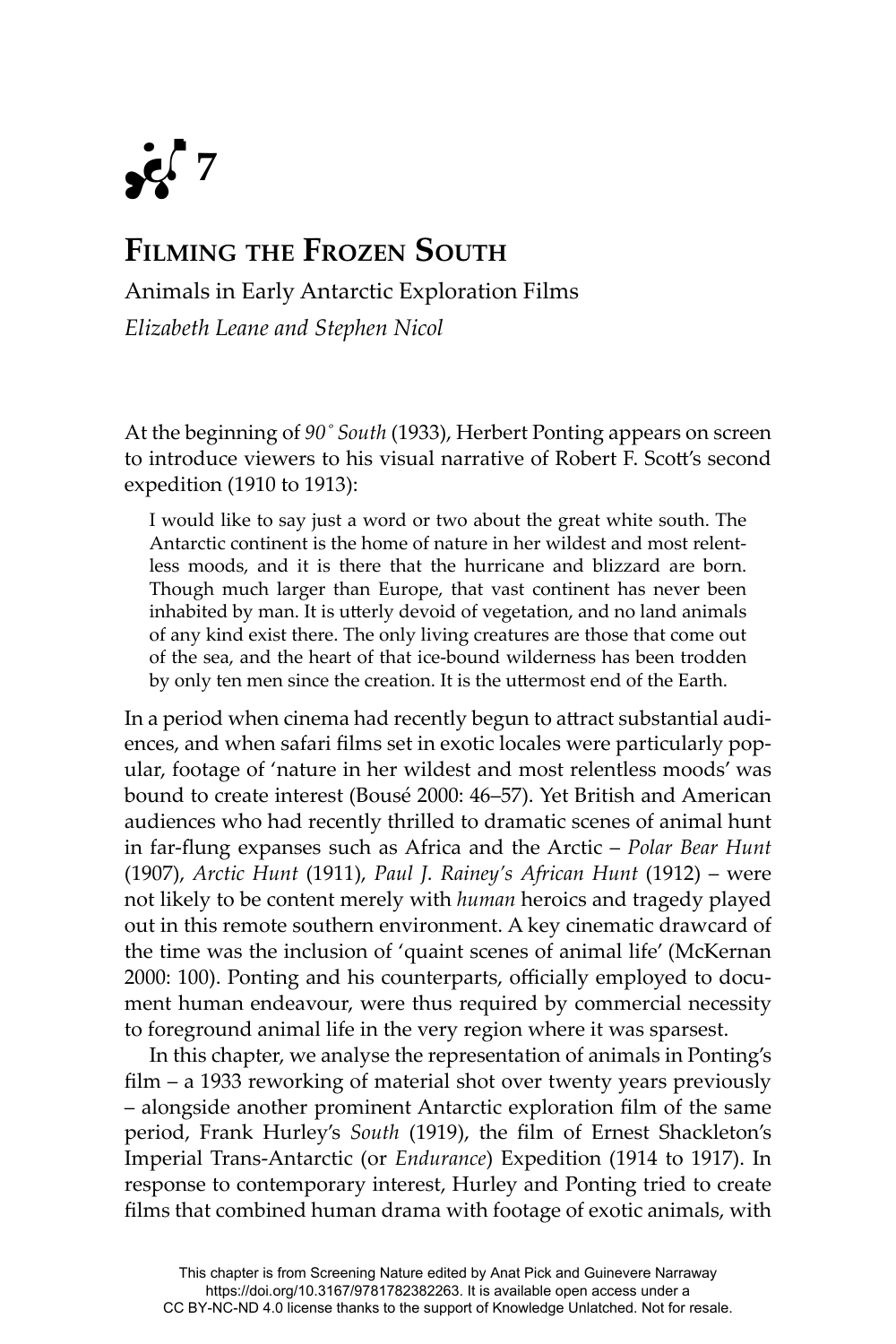limited success. While there was no lack of human drama, it was not always possible to film it; and animal drama, where it could be captured or manufactured, did not intersect with the human narrative in easy or palatable ways. The gaps and incoherencies in these influential films reveal the complex and problematic nature of human–animal relations in what historians sometimes term the 'Heroic Era' of Antarctic exploration.

The images that Antarctic cinematographers and photographers took of native Antarctic species were for many people their first visual encounter with these animals. Luke McKernan (2000: 92) observes: 'The classical era of polar exploration and the start of motion pictures took place at almost the same time'. The earliest land-based Antarctic expedition, which departed in 1898, reportedly took with it a 'kinematograph camera' first manufactured only the previous year (McKernan 2000: 92; Bottomore 2005: 523). Ernest Shackleton certainly took a 'cinematograph machine' on his *Nimrod* expedition of 1907 to 1909, 'in order that we might place on record the curious movements and habits of seals and penguins, and give the people at home a graphic idea of what it means to haul sledges over ice and snow' (Shackleton 1909: 26). His expedition film, now lost, was shown extensively and was a commercial success (McKernan 2000: 93–94). Numerous other expeditions followed suit, including those led by Jean-Baptiste Charcot, Roald Amundsen, Robert F. Scott, Douglas Mawson and Nobu Shirase. The latter three also included a professional cameraman, with Scott being the first leader (just) to take this step. Thus, uniquely, the public encountered films and photographs of the continent at roughly the same time as it encountered the first written, oral and artistic responses.<sup>1</sup>

Little was known about some Antarctic species, such as the emperor penguin, before the early twentieth century, so photographs and films were central to the initial public perception of these animals. The first penguins seen outside the southern hemisphere were the king penguins exhibited at the Zoological Gardens in Regent's Park, London, in 1865 (Martin 2009: 78); they were described by one contemporary reporter as 'singularly misshapen' and 'grotesque' (*The Times*, 18 April 1865: 10). Rockhoppers – also a subantarctic species – were in the same zoo later in the century (Martin 2009: 86). But the two penguin species that breed in the Antarctic continent – Adélies and emperors – were much harder to transport. The first of these to reach northern hemisphere cities alive were brought to the U.S. by Richard Byrd's second expedition in 1935, and it was only in the 1940s and 1950s that zoos began to maintain them for any length of time.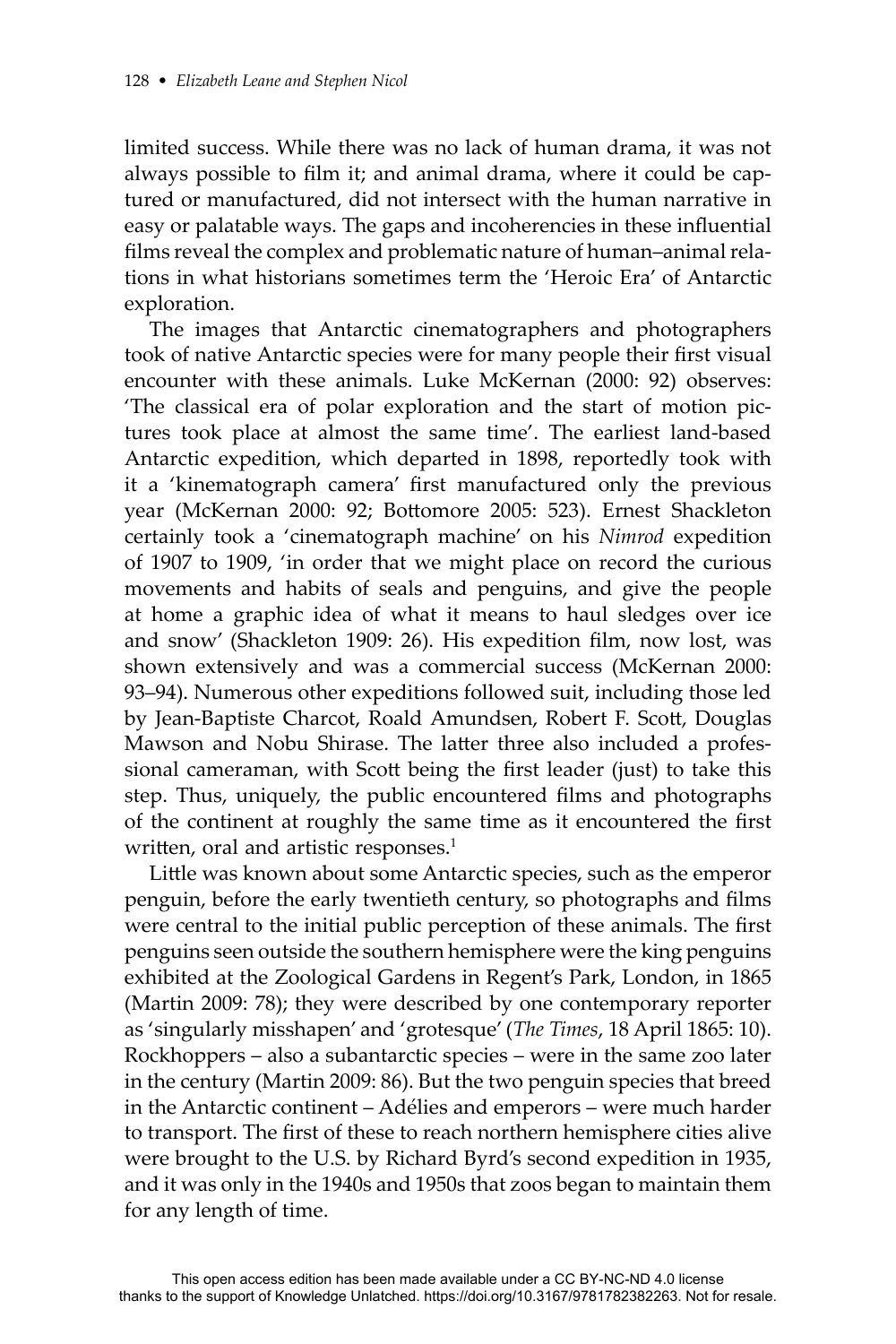Antarctic animals were therefore a novel attraction for cinemagoers. But complicating this was the primary role they played in Antarctic expeditions. In a continent 'utterly devoid of vegetation', the only source of fresh food was animals, native or imported. Isolated from human communities, the expeditioners became very fond of their sledge dogs and the latter feature prominently, often as individualised subjects, in exploration films. Yet dogs (and also ponies) were not infrequently consumed, either by each other or by the men, both by plan and by the exigencies of circumstance. While their deaths were not shown or mentioned on screen, audience members familiar with these celebrated expeditions would have known of their fate from other sources, adding a disquieting element to their fond portrayal.

Native animals, which represented exotic and unusual life forms for audiences at home, also provided companionship of a kind for men living in an otherwise desolate region (this was especially the case for penguins [ibid.: 89–90]). But they, too, could likewise be reduced to supplies shortly after their images were captured. Wild animal death was admittedly a normal, indeed highly popular, component of films at the time. Yet in most cases the animal killed was a fierce predator, hunted down and shot. The killing of marine animals, such as emperor and Adélie penguins and Weddell seals, that were slow and clumsy on land, had little of the drama of the conventional big-game hunting scene so beloved by audiences of the period. As cultural historian Brigid Hains (2002: 60–61) writes: '[I]t was hard to extract much manly adventure from shooting a Weddell seal . . . there was little honour, and no courage, required . . . Ironic humour was probably a more honest response to the strange helplessness of Antarctic wildlife than triumphal slaughter'. Thus, the central narrative link between wildlife and the human drama – the reduction of the former to food to enable the latter – was not one that the expeditions were keen to showcase visually.<sup>2</sup>

For all of these reasons, the contradictions and incongruities that frequently characterise human relationships with animals become evident in early Antarctic exploration films in unique ways. In the following, we examine how these incongruities play out specifically in Ponting's and Hurley's films.

#### *90˚ South*

Like those before him, Scott knew the value of photography and film on a polar expedition, not only as a scientific record of a new environment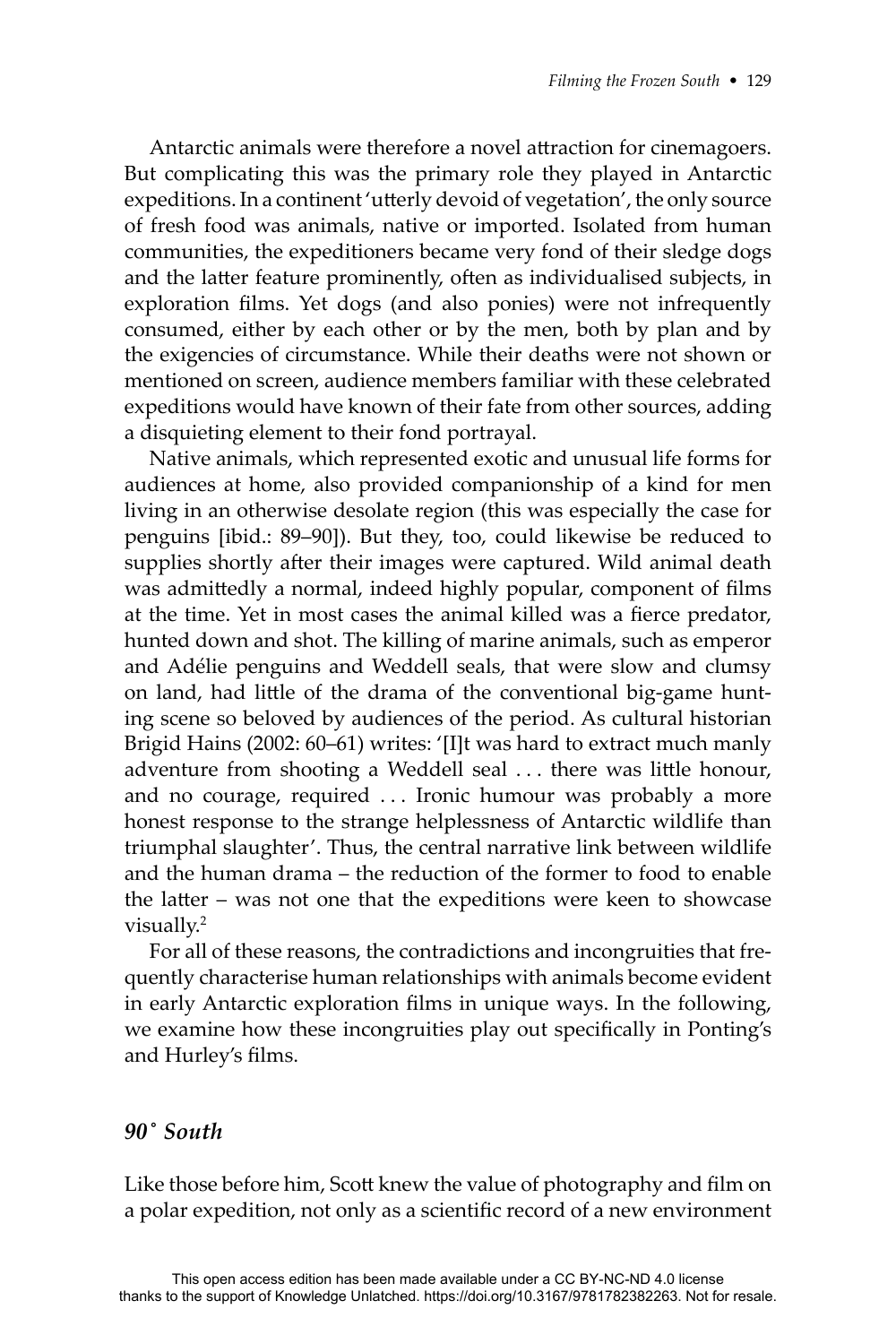but also as a means of promoting and generating funds. Ponting, who was selected from around one hundred applicants for the position of Photographic Officer (Lynch 1989: 294), had established himself as a professional travel photographer over the previous decade, travelling widely in Europe and Asia. Unsurprisingly, images of animals were central to his work: at the beginning of his photographic career he won a prize for a photograph entitled 'Mules at a California Roundup' (ibid.: 292) and during his later travels would take risks to capture wild animals in their natural habitat. Photographing alligators in Calcutta in 1907, he ignored the Indian locals' repeated advice and approached the animals at close range: 'I took a leap and then ran. I was not a fraction of a second too soon, for the brute's jaws came together with a loud snap that fairly made my blood chill' (Ponting 1908: 354). As this description indicates, Ponting was happy to adopt the discursive conventions of the safari hunt, with the photographer/hunter portrayed as daring and adventurous, and the animal subject as a hostile enemy.<sup>3</sup> In an earlier attempt to photograph alligators, he had given up and shot one instead (ibid.: 353). One photograph in his collection (circa 1910) shows him on a ship's deck surrounded by hunting trophies: antlers, whale bones, a mounted polar-bear head and a mounted walrus head.4

While a veteran of wildlife photography, Ponting was new to cinematography in 1910. He learned the skill for Scott's expedition, taking with him two film cameras, two kinds of cine film and a developing machine, and shooting twenty-five thousand feet of film during his time in the far south (Lynch 1989: 298). The resulting footage was put to various purposes. Scenes of the sea voyage down to Antarctica and the establishing of the base hut were sent back with the expedition ship in early 1911, edited by the Gaumont company (who had agreed to produce and distribute the film in exchange for forty per cent of the proceeds) and screened under the title *With Captain Scott, R.N. to the South Pole* (McKernan 2000: 95; Lynch 1990: 222)*.* A further batch of film was screened as a 'second series' in late 1912, by which time Ponting himself had also returned.<sup>5</sup> Both screenings were very popular, although Amundsen had, according to Ponting, 'knocked the bottom out' of the market for the latter by reaching the Pole first (Huntford 2001: x; Jones 2003: 182). After the announcement of the death of Scott and his companions in 1913, the material was reedited and released as *The Undying Story of Captain Scott* – although the lack of actual footage of the polar journey (Ponting had accompanied Scott's party only a short way) would always create problems for the filmic recreation of the story. In early 1914 Ponting launched into a series of highly popular lectures using photographs and footage, and the same year he purchased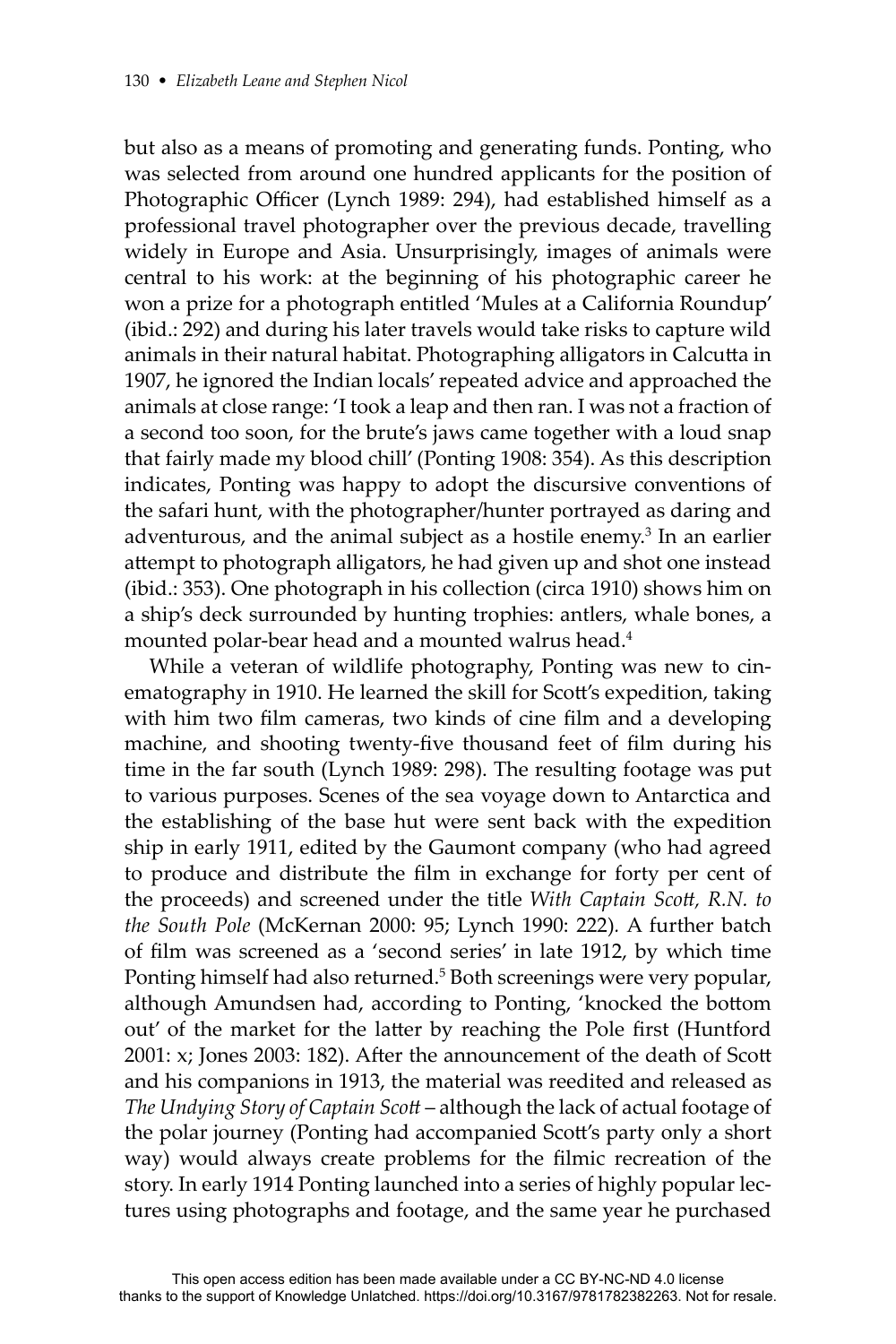Gaumont's rights to the film (Lynch 1990: 222). In 1924 he reedited and combined the earlier series into a longer feature with the title *The Great White Silence* (Jones 2003: 262) and, near the end of his life, added music and a voiceover to yet another edit, released as *90˚ South* – the version with which present-day viewers are most familiar. 6 Although neither of the later features was a commercial success, Ponting's work was critically acclaimed both at the time of its first release and retrospectively. McKernan, for instance, deems Ponting's film in both its silent and sound versions, 'one of the certain masterpieces of documentary in the earliest years of cinema' (2000: 96).

Animals – both those native to Antarctica and those the expedition brought with them – were central to Ponting's work. Historian Max Jones (2003: 185) notes that 'animals were the leading actors in Ponting's lectures, with sections devoted to seals, skua gulls, and penguins'. Ponting believed that 'the masses' needed to be entertained if they were to be educated, and that key to this was the introduction of 'numerous animal scenes, without which the "show" would be a total failure' (cited in Jones 2003: 185). Penguins were particularly popular, with the *Daily Telegraph* observing that they provided 'scene after scene of inimitable comedy' (ibid.: 186). Penguins were also used to promote the series: a toy penguin named Ponko (the nickname bestowed upon Ponting by his fellow expeditioners) produced for the lectures formed 'one of the earliest examples of film merchandise' (McKernan 2000: 96). *The Great White Silence* likewise features 'a marked emphasis on animals, particular penguins (inevitably), to what seems to [modern audiences] the surprising detriment of the human story' (McKernan 2010).

*90˚ South* is similar in its foregrounding of animals, with native Antarctic species (skuas, Weddell seals and Adélie penguins) taking up at least a fifth of the live-action content. Derek Bousé (2000: 48), in distinguishing the 'expeditionary documentary' such as *90˚ South* from the safari film, notes that the former concentrates on 'historically distinct' events while the latter features 'straight wildlife footage' that has a 'seeming detachment from the events of history'. He notes however that Ponting's film does include 'some straight wildlife scenes' which, given the 'noncooperation of the animals', form a contrast with the 'expeditionary footage' – the 'carefully composed' scenes of Scott and his men. Bousé's observation points to the problem Ponting faced in his attempt to incorporate commercially popular animal scenes into his narrative of the attempt to reach the Pole: the lack of any role for native Antarctic species on the journey, except as fodder for the men and dogs. Situated at Cape Evans on Ross Island, he had access primarily to nearby Adélie penguins and Weddell seals, neither of which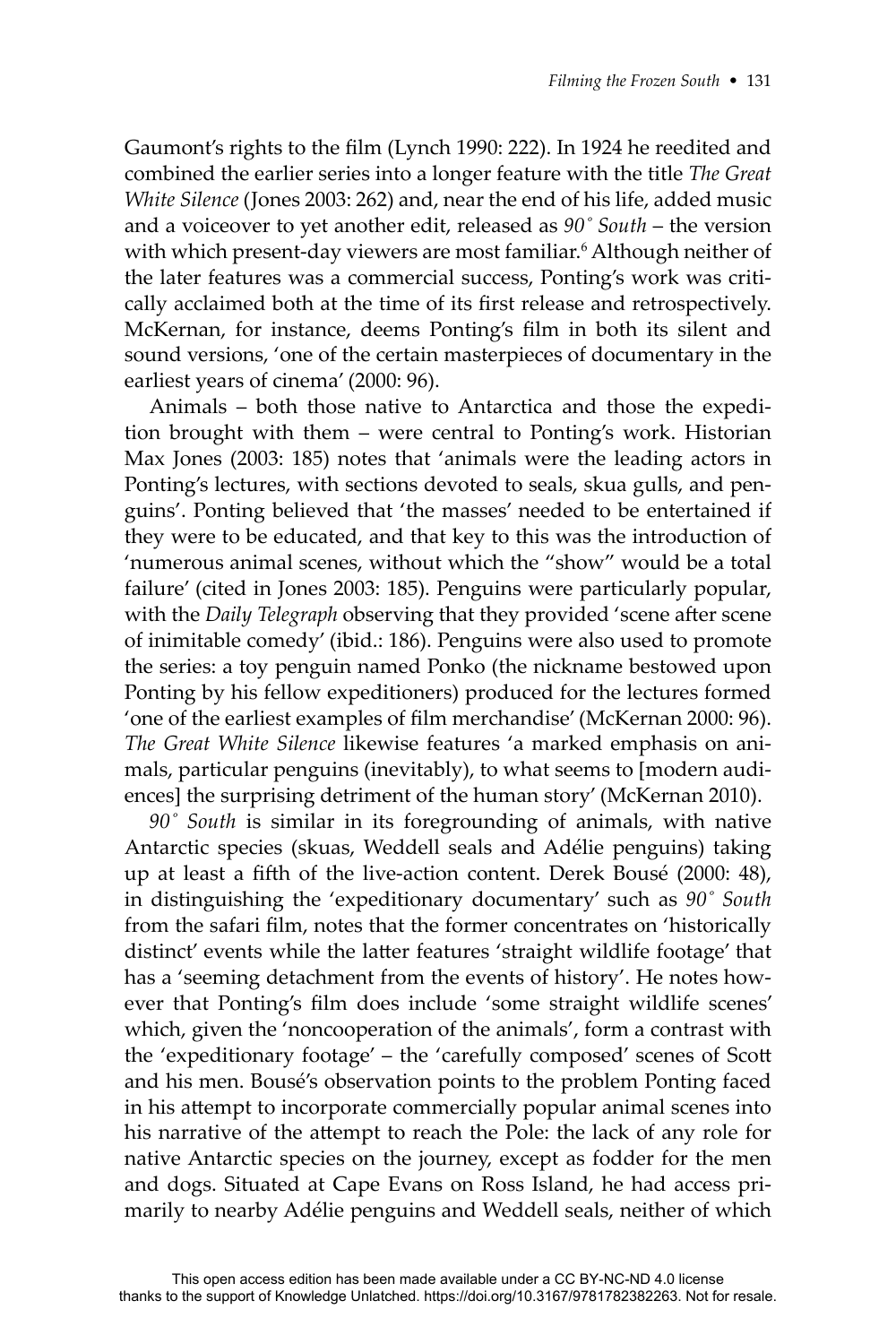posed any kind of threat to humans. The fiercest animals in the region from a human perspective are leopard seals and killer whales, but, largely confined to the ocean, these did not present many opportunities for an early cinematographer. Ponting certainly had his share of dangerous encounters – a close call with killer whales is often related in accounts of the expedition, a blow from a swooping skua gull made him fear the loss of his eye, and a bite from a Weddell seal drew blood (Ponting 2001: 63–65; 213–14; 221–22) – but all of these incidents were dramas of his own cinematographic efforts rather than the endeavours of Scott's exploratory activities, and were not, obviously, themselves filmed. One of the expedition's most dramatic animal narratives – a three-man expedition to an emperor penguin colony at Cape Crozier, famously recounted in Apsley Cherry-Garrard's book *The Worst Journey in the World* – could have provided wonderful photo opportunities, but Ponting was not a member of the team, which at any rate undertook the task in the darkness of the Antarctic winter. But Scott's primary focus and efforts centred on the interior plateau, where animal life is entirely absent. Dogs were part of the depot-laying support team, but not the polar party itself. The narrative of the polar journey is one in which, as human drama heightens, both native and domestic animals inevitably disappear.

In compensation, Ponting had to manufacture some drama of human–animal encounter in *90˚ South*. He employs the familiar dynamic described by Bousé (2000: 153) in which viewers of wildlife films are '"teamed" emotionally with one or the other of the animals involved' in predation scenes. One of the most arresting sequences of Ponting's film, shot from the expedition ship the *Terra Nova*, shows images of killer whales' dorsal fins cutting through the ocean, with Ponting noting in voiceover that this was a 'sinister sight' for those familiar with the 'evil record' of the fins' 'owners below'. On the ice edge is a Weddell seal, encouraging her baby out of the water to escape the approaching killer whales. Ponting emphasises her bravery as, 'frenzied with fear', she hurls herself 'almost into the jaws of the terrible creatures, to try to lure them from her cub'. With the chase reaching its height, the drama is resolved by a deus ex machina: 'The killers are drawing nearer every moment, but we are waiting by the loaded whale gun [the *Terra Nova* was an old Dundee whaler]. There, the harpoon strikes! Then the frightened monsters dive under the ice, and mother and baby are saved'. The same incident is described in Ponting's book of the expedition, *The Great White South* (1921), in much the same language (Ponting 2001: 214–16), but with a different ending: mother and baby disappear beneath the water 'not five yards ahead' of the orcas, with no animals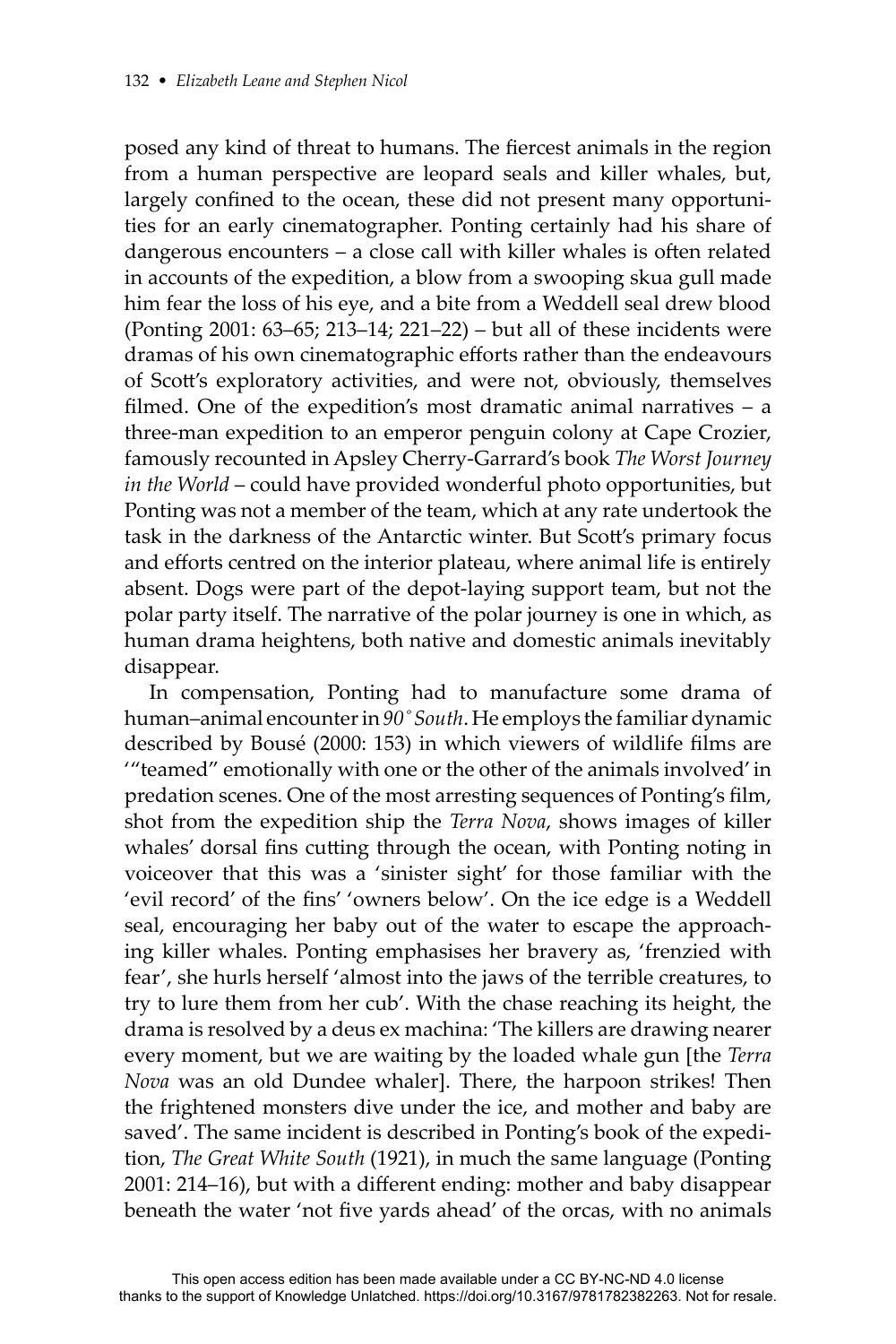to be seen again. Ponting can 'only conjecture the tragedy that was perhaps being enacted below the ice', and reflect that 'the love of some wild creatures for their young is not inferior to that of human beings' (ibid.: 216). As a postscript, he notes that a Sydney newspaper reporter to whom he related the story embellished it with a bloody ending; but Ponting himself seems to have done the opposite in *90˚ South*, inserting a cut to the harpoon scene (showing nothing of the seals) to create a composite event, to use Bousé's term (2000: 10). The happy ending thus produced casts the expeditioners as the seals' rescuers and the killer whales as expendable 'monsters'. This scene is the only point in the film where comparisons to the traditional big game hunt can be drawn.

No doubt aware of the bathetic potential of attempts to construct thrilling or daring encounters with penguins and seals, Ponting for the most part contextualises his footage of native animals as domestic and comedic, as 'behaviourally typical' (ibid.: 48) scenes rather than narrative dramas with beginnings and endings. There are brief references to the scientific value of the footage – behaviours recorded for the first time – but highly anthropomorphised scenes of courtship and family life dominate; and, although some attention is paid to the interaction of female seals and their cubs, most of the domestic focus is placed on penguins. This accords with Bousé's (ibid.: 154) observation that, while family and mating scenes were unusual in wildlife films of the early twentieth century, films about birds formed an exception. Against medium shots of pairs or groups of penguins, Ponting provides an interpretative voiceover, paying much attention to courtship (the 'proposal of marriage' from a 'gentleman' to a 'lady' by the offering of a stone, the 'settl[ing] down' of the 'newly-weds') and child-rearing (females are keen to 'adopt' and 'kidnap' chicks). He makes no mention of the penguins' egalitarian division of labour, in which each parent incubates the egg alternatively, while the other adds stones to the nest and goes for food (Ainley, LeResche and Sladen 1983: 79). In *90˚ South*, it is only females who sit on eggs and males who roam: 'One often sees nice little domestic scenes, such as this: the wife sitting on the eggs whilst the husband keeps guard'. The 'wives' are shown 'calling their husbands home'. It is notoriously difficult to determine the sex of Adélie penguins and techniques for doing so were not fully established until the 1950s (ibid.: 20), so Ponting's assigning of sex to the birds he filmed would likely have been based on a combination of conjecture, anthropomorphism and Edwardian gender stereotypes.<sup>7</sup> Conflict is represented by the stealing of eggs by other penguins and by skua gulls, designated as 'thieves'. The expeditioners themselves are shown interacting with the penguins in one comic scene: they 'liven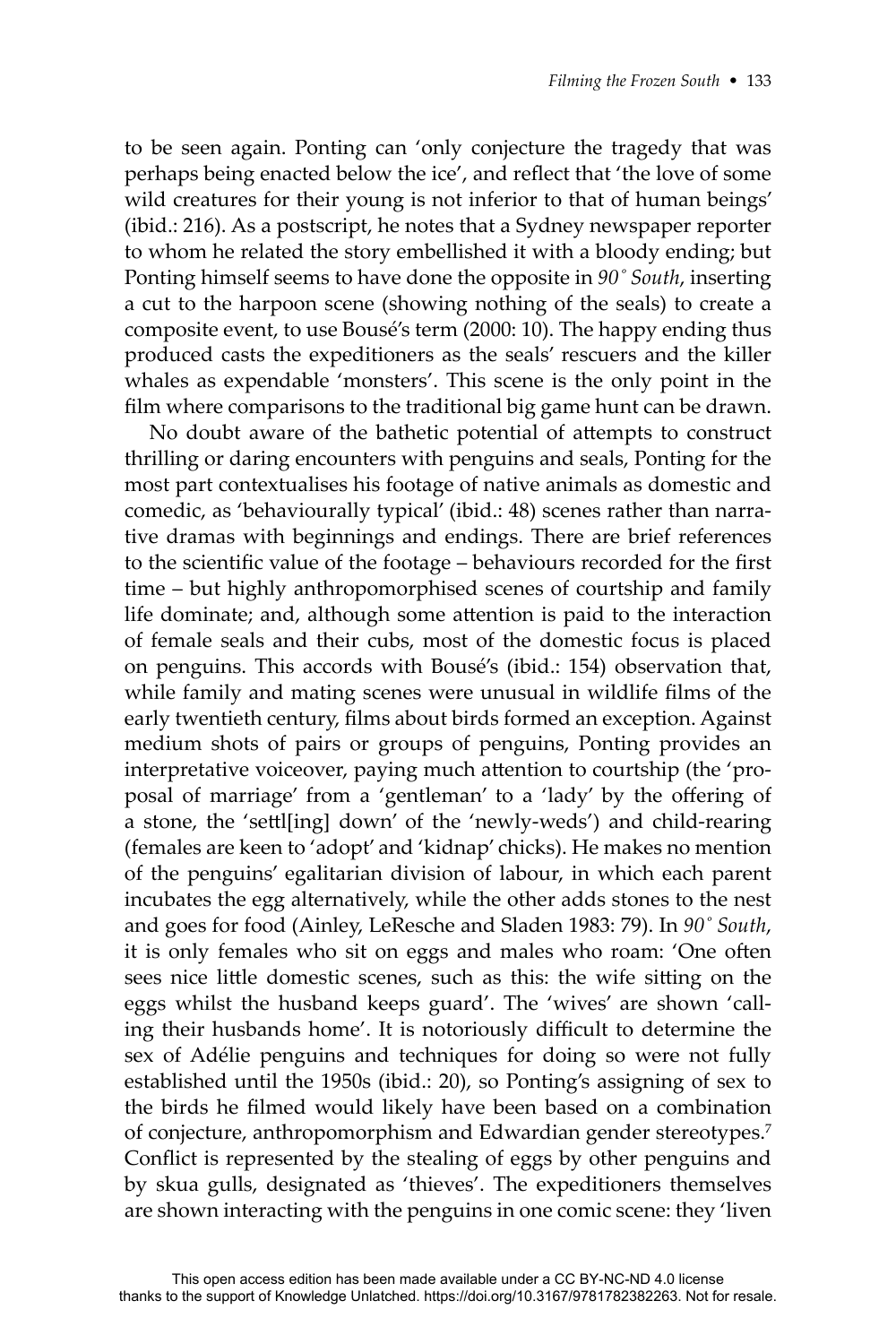[the penguins] up a bit!' by doing the 'penguin trot', in which the men appear to herd the birds in random directions, an activity 'they seemed to enjoy as much as we did'. Unsurprisingly, nothing is shown or mentioned of one of the expeditioners' main domestic interactions with penguins – the one which occurred at the dinner table. The fact that 'seal meat' forms most of the men's meals is mentioned in passing, with a still showing the cook stirring 'seal soup'; there is no recognition of the incongruity of this activity with the heroic rescue of a mother and baby seal from killer whales intent on much the same thing.

If, as the *Daily Telegraph* observed (cited in Jones 2003: 186), scenes of novel and amusing native animals provided some relief from the human tragedy of Scott's expedition, the introduced animals provided some relief from the unrelentingly alien environment of the continent. These animals are presented in terms of their closeness to humans. The ship's mascot, a black cat named 'Nigger', is shown in the arms of an expeditioner, who pets him playfully. The dogs receive inserted individual still portraits (a privilege offered to few of the human crew). The named Siberian ponies are paired with expeditioners: 'Wilson always worked with Nobby, the best-looking of all our shaggy little Russian broncos . . . Lieutenant Bowers with Victor . . . and Petty Officer Evans . . . with Snatcher'. There is an implicit parallel constructed between the men and the non-native animals. Scenes of dogs hauling supplies immediately cut to scenes of men doing the same; the dogs are 'gluttons for exercise' – as, presumably, were their human companions. Disembarked from the ship, 'Nigger' is shown energetic and in 'fine spirits' – qualities also attached to the men throughout the film. The introduced animals are visually quarantined from the native ones. Conspicuously absent to those familiar with written narratives of the expedition are violent carnivorous encounters: orcas menaced ponies who had become trapped on a floe (Scott 2006: 140–41), dogs attacked penguins (Ponting 2001: 61–62). The only sign of this relationship is one scene in which the excited dogs are tossed seal meat.

The relatively nonchalant way in which the consumption of seals is mentioned, in contrast with the lack of any mention of penguin meat (which, as Scott's diary makes clear, was regularly in their larder along with mutton and seal), reflects changing attitudes towards penguins at the time. While sailors in earlier periods had eaten astounding numbers of penguins when rations ran low, by the turn of the twentieth century large-scale killing of the birds for utilitarian purposes was becoming increasingly unacceptable (Martin 2009: 44–46, 84–86). Penguins, as bipedal flightless birds, were easily anthropomorphised and during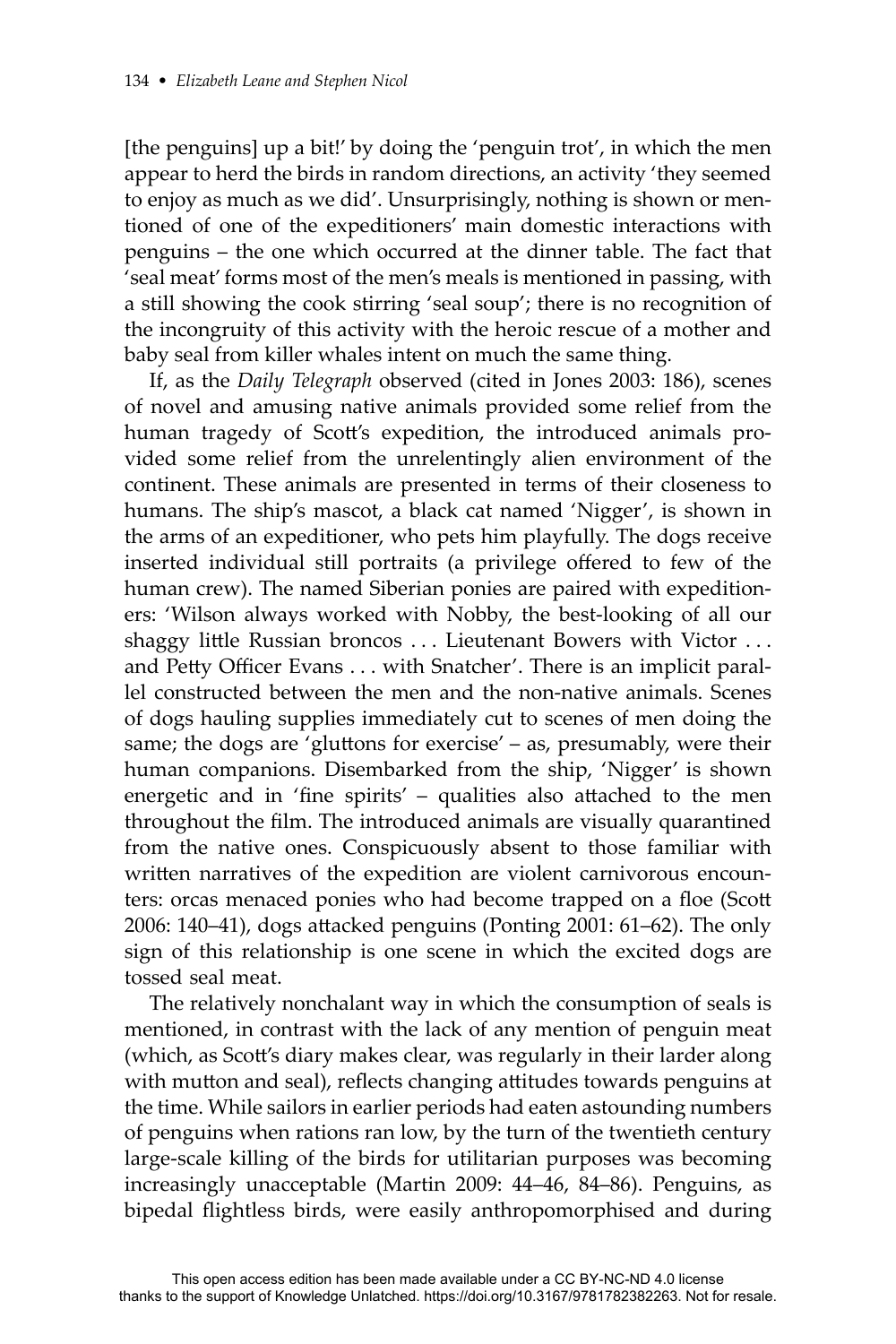the later nineteenth century they had 'established their roles as entertainers in zoos'. Their image as an exotic creature was gradually being 'defused', or at least combined with a sense of affection and appreciation of their perceived comic value (ibid.: 79–80). Ponting's film itself formed part of this process, with his narrative reinforcing the image of the 'queer little penguin' as 'a corpulent old gentleman, dressed in immaculate white waistcoat with satiny top coat' (Ponting 1913: 568). It is not surprising, then, that when Douglas Mawson, at exactly the time Scott's expedition was in the Antarctic, observed the boiling down of huge numbers of king penguins for oil on Macquarie Island, he was filled with disgust and anger. The penguins' plight became a cause cèlébre over coming decades, and prominent among their champions was Ponting's most famous counterpart, Australian cinematographer and photographer Frank Hurley.<sup>8</sup>

#### *South*

Hurley had already been south as cinematographer and photographer for Mawson's Australasian Antarctic Expedition (AAE) when in 1914 Shackleton secured him for his Imperial Trans-Antarctic Expedition, which aimed to make the first crossing of the continent. Footage from the AAE had been shown in Australia, the U.K. and the U.S. from 1912 to 1915 (Turnour 2007: 12), with promotion emphasising animal content. Audiences in the U.S., for example, were encouraged by promotional posters to see 'Sir Douglas Mawson's Marvelous Bird, Animal and Travel Motion Picture' (cited in Hains 2002: 72). These showings were a success, and a syndicate offered the cash-strapped Shackleton funds in exchange for photographic, cinematograph and press rights for coverage of his proposed expedition, with a stipulation that Hurley shoot it (McKernan 2000: 99).

As events transpired, Hurley was forced to film under conditions very different from those expected. Shackleton's ship the *Endurance* never reached land, becoming wedged in the sea ice and eventually sinking.<sup>9</sup> The men lived on ice floes for months before taking to boats and reaching the inhospitable Elephant Island, whence Shackleton and a small group made a remarkable boat journey to South Georgia and organised the rescue of the others, including Hurley. As the *Endurance*  was being crushed and the men shifting onto the ice, Hurley was required to abandon all of his cine film and plates. He later dramatically returned to the ship, diving below the waterline to salvage plates and a canister of film. His cine camera had to be discarded (ibid.), but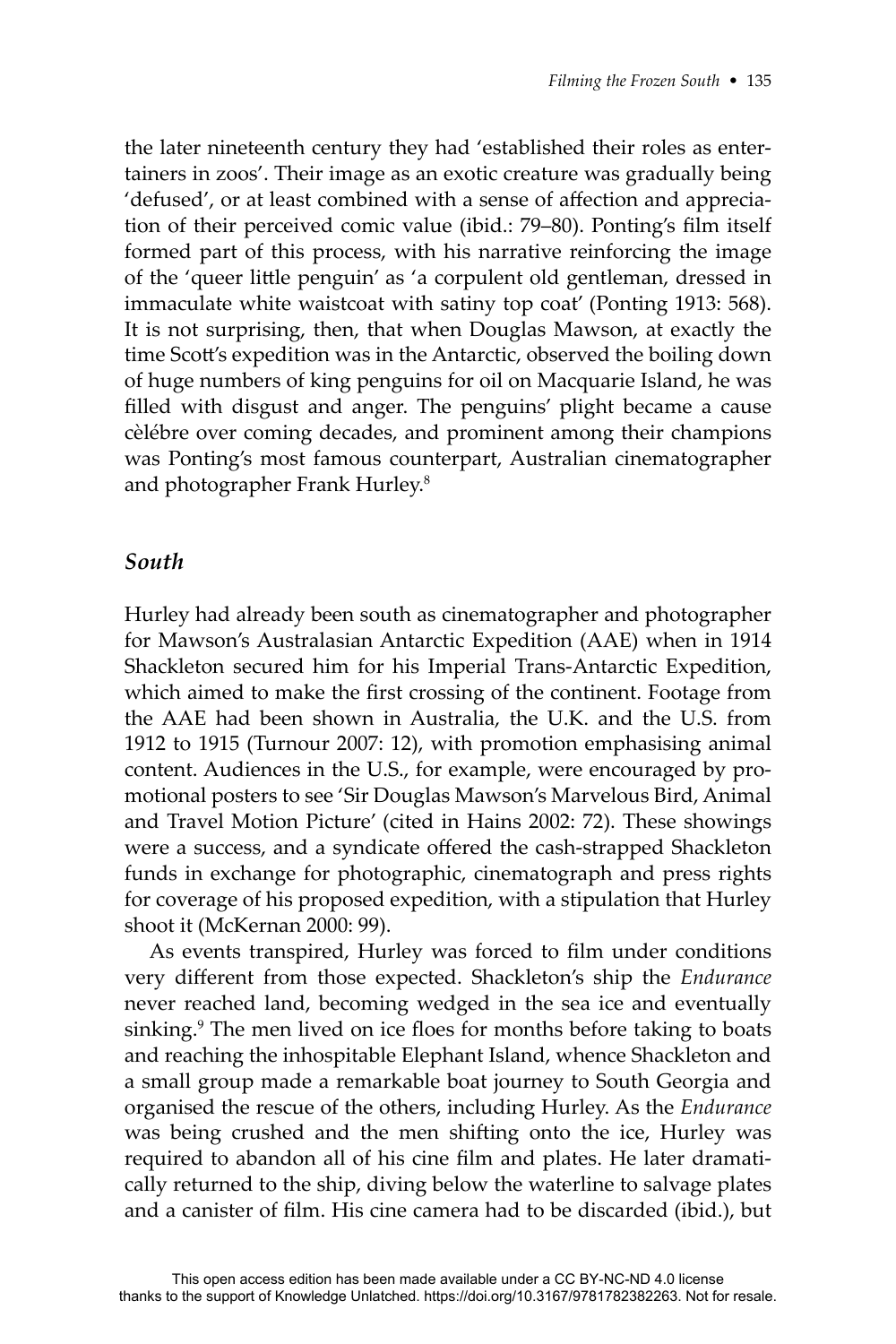not before he had taken footage of the men camping nearby on the ice floes.

Hurley's situation, then, was both like and unlike Ponting's. He shared with Ponting the absence of any shots of the expedition's exciting climax: the scenes of the men's time on Elephant Island, the boat journey to South Georgia and the crossing of its mountainous terrain, and the final rescue are all missing from his film, for obvious reasons. But where Ponting, living on the continent's coast, had regular access to animals, Hurley, trapped by the sea ice, could access only those who happened by. Animal encounters would have been comparatively rare deep in the Weddell Sea, particularly in winter, so there would have been fewer opportunities to film the seals and penguins that audiences craved. Thus the scenes taken of the voyage south focus heavily on dogs, again individualised and named.<sup>10</sup> Wildlife is far less in evidence; even penguins are for a long time conspicuously absent. The intertitles of *South* sport penguins in their artwork, but none are seen onscreen until almost half an hour into the eighty-eight-minute film, and then it is a very brief shot of a group of four emperors. These penguins, the intertitles explain, '[f]or some reason or other  $\dots$ refused to make friends with the party'. The penguins had reason to be standoffish: although no mention of it is made in the film, they were killed and skinned shortly afterwards. Shackleton hoped to take the skins back home as gifts and the meat was presumably consumed: one of Hurley's photographs shows the cook about to cut steaks from an emperor hanging upside down in the galley (Hurley 2001: 268, 278). Seals feature even less: a group of crabeater seals is shown porpoising through the ocean about a quarter of an hour in, but the next (and only other) shot of seals (probably Weddells) shows them as long, frozen slabs of meat – 'for feeding the dogs', notes the intertitles, but the men regularly consumed seal as well. Therefore, in an environment where native animal encounters were relatively rare and usually ended violently, Hurley's cinematographic opportunities were limited. Even the dogs became part of the problem: when seal and penguin meat began to run low, they began to be shot, and all were dead by the time the men took to the boats. No mention of their fate is made in *South*; as McKernan (2002) observes, after a certain point they simply disappear from the film.

Thus Hurley returned from the Antarctic in late 1916 with two ingredients missing from his film: images of the climactic ending of the expedition drama and live footage of animals. The latter seemed to worry him most. The same day that his ship docked in Liverpool, Hurley was in London handing over his work and talking to one of the directors of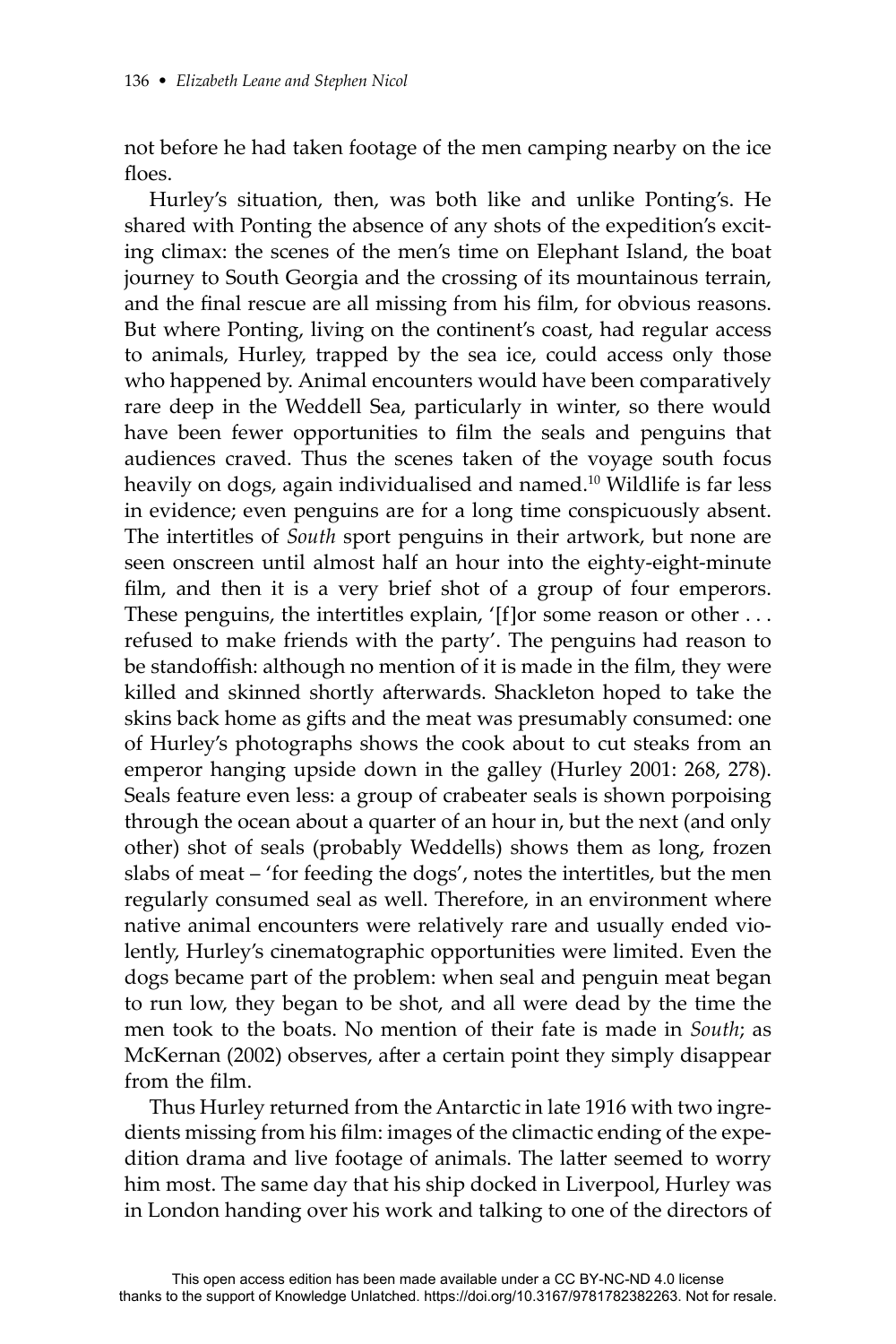the film syndicate. His diary entry for the following day reads: 'Deeply considered film affair, and arrived at the decision that it would be inadvisable to have it projected or marketed in anyway [sic] whatsoever, until an addition of suitable animal life in which the film is lacking be secured'. He determined to return to South Georgia to 'take the necessary subjects', which would increase the film's value 'tenfold' (Hurley 1917: 15 November 1916). Departing the following February, he took with him 'two beautiful Pomerian pups . . . for stage effects', although there is no sign of them in the footage (ibid., 11 February 1917).

The abundant wildlife of the subantarctic island more than compensated, quantitatively at least, for the missing Antarctic animals: Hurley shot footage of albatrosses, elephant seals, king and gentoo penguins, shags, giant petrels and cape pigeons.<sup>11</sup> Before his return to the far south, he had attended Ponting's lectures multiple times; he was 'in raptures' over them and noted in his diary the way Ponting's splendid 'patter' gave 'the impression the penguins were actually performing to his words' (ibid.: 11 December and 18 November 1916). His own footage of seals and penguins is similar to Ponting's, using mainly medium shots of individuals or small groups of animals; although there are slow pans over larger groups, there are few long, establishing shots, and none showing whole colonies, of which there are many at South Georgia. Scenes of family life are prominent, with the intertitles providing the inevitable anthropomorphism. This is particularly the case with penguins, which are by now inevitably dubbed 'Charlie Chaplins'12: there are scenes of 'The Foundling', 'Adopted', 'Mother and perambulator combined' and 'When Father says swim we all swim'. Again, there are no scenes of narrative drama; some baring of teeth by elephant seals, including an 'enraged' bull backing away from the camera, is the only sign of apparent hostility or danger.

These images of native animals are all shown in a long (twentyminute) sequence that runs to very nearly the end of the narrative. The result, as one modern reviewer notes, is that a 'compelling adventure film wraps up as a quirky general interest nature film' (Siebel 2003: 176). All of the burden of constructing narrative links with the expedition falls on the intertitle writer who, as McKernan wryly observes (2002), shows 'some ingenuity' in this task. The primary link between the expedition drama and the South Georgia animal scenes is food: a medium shot of a young albatross on a nest is juxtaposed, bathetically, with the comment that 'Shackleton and his men made their first meal off these birds, when they landed on South Georgia'. Similar gastronomic links are made with elephant seals. This long, late sequence of animal scenes, with their tenuous and carnivorous connection to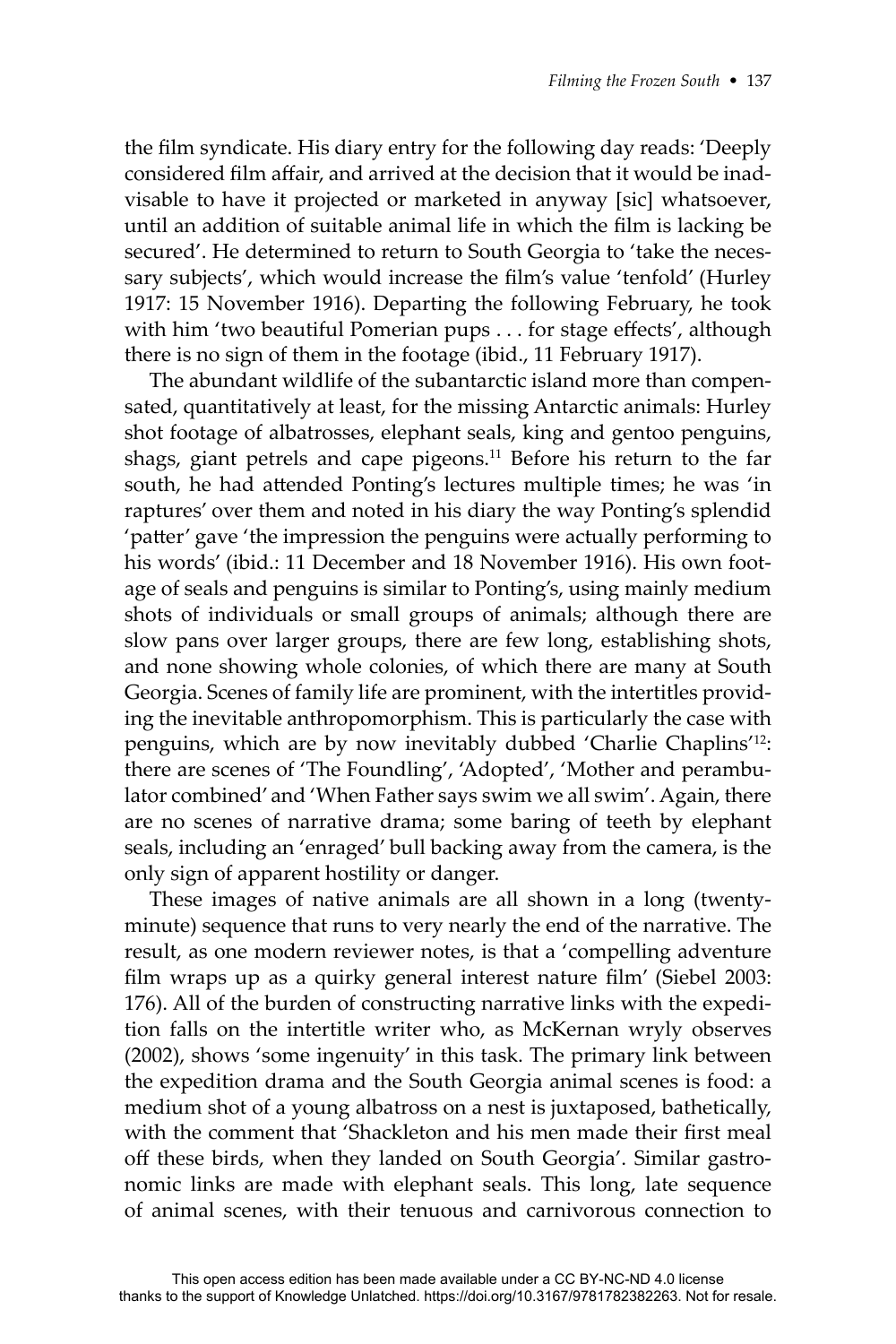the exploration drama, might draw a puzzled smile from the modern viewer, for whom superbly filmed wildlife footage is easily accessible. For contemporary viewers, relatively unused to subantarctic wildlife, they were a drawcard rather than a distraction – scenes without which (Hurley believed) the remarkable human narrative of the *Endurance* was not worth coming to see.

Both *South* and *90˚ South* demonstrate the multiple, and often incongruous, relations into which humans and animals were put when the former first entered the Antarctic continent, and the challenges that expedition cinematographers faced as a result. For the reasons outlined above, neither Ponting nor Hurley could coherently integrate the commercially necessary animal scenes into the human narrative each had been employed to depict. Yet, despite these constraints, both men produced films that were popular when first screened and are still regularly seen today.13

Their achievement is even more significant when contextualised within the history of the perception and treatment of Antarctic wildlife over the last two centuries. Ruthlessly exploited by sailors, sealers, whalers and seabird hunters until the mid nineteenth century (and in some instances beyond), Antarctic animals are, in the early twentiethfirst century, protected like few others. The Antarctic Treaty System (in particular the 1991 Protocol on the Environment) strictly limits human interaction with them, and excludes all non-native life from the continent (except humans). Ponting's and Hurley's films were thus shot during a transitional period in human attitudes towards these animals, and were themselves part of this transition, bringing the first moving images of the animals to the public and establishing visual conventions that persist until the present day. Around the same time that Ponting and Hurley were taking their footage, the 'natural history film' was first being recognised as a genre, and in the decades following the release of *90˚ South* this genre – now called the wildlife film – developed coherent, distinctive conventions (Bousé 2000: 38). While a detailed analysis of later Antarctic wildlife film is beyond the scope of this chapter, the most cursory glance at recent prominent examples, such as the bluechip *March of the Penguins* (2005) and even narrative animations such as *Happy Feet* (2006) show strong connections: the focus on the anthropomorphised penguin family and on courtship and gender relations; the vilification of 'enemies' such as killer whales or skuas. *South* and *90˚ South* are not only important in the history of early cinema, they are significant in the evolving history of human–animal relations in the world's largest wilderness.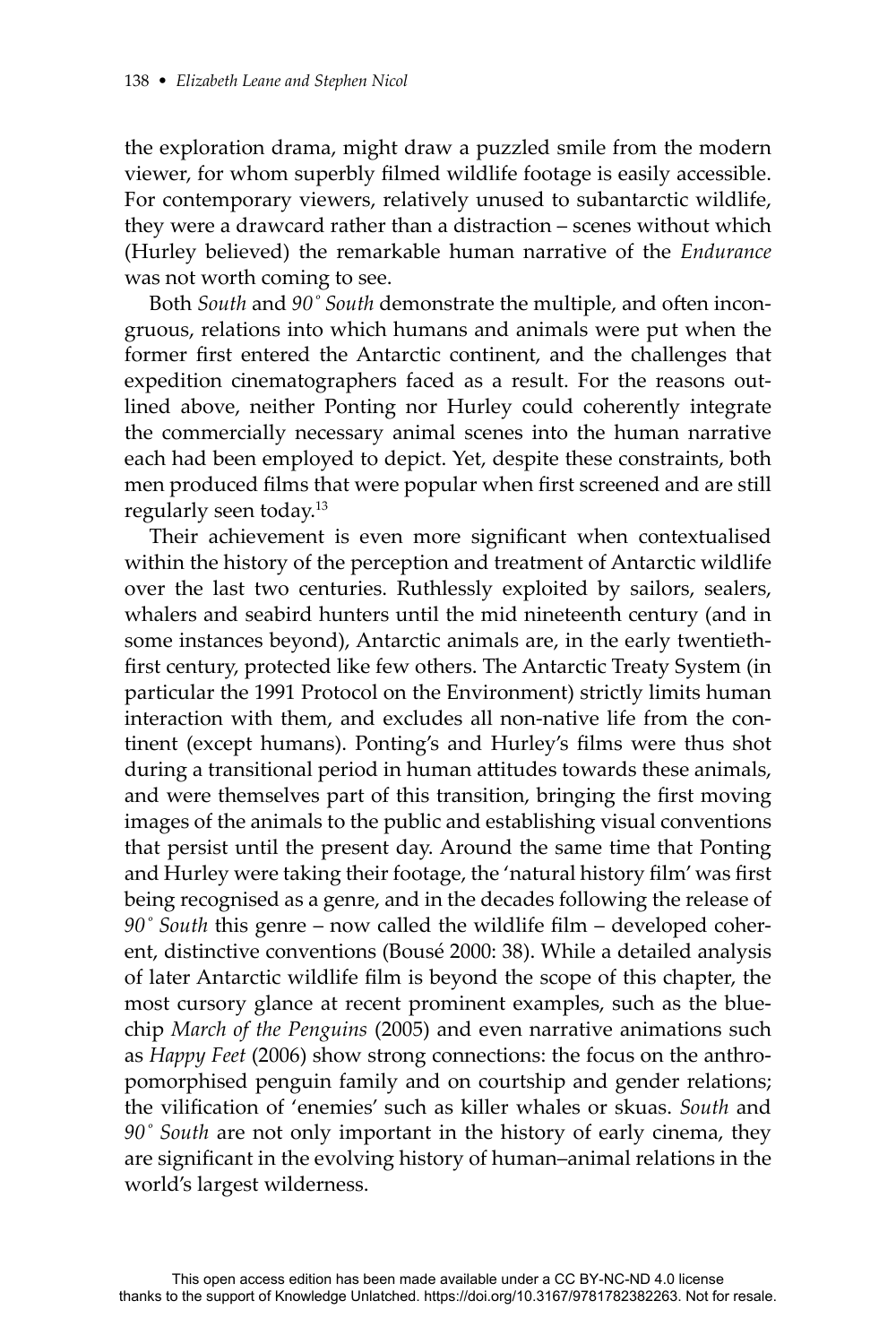## **Notes**

- 1 The first series of photographs of any animals (penguins and albatrosses) was taken by the Antarctic *Challenger* expedition of 1872 to 1876 (Bousé 2000: 40).
- 2 The cinema version of the film produced by Roald Amundsen's Norwegian Antarctic Expedition does include a scene of the men preparing a pig for slaughter (on the ship), although it stops short of showing the actual death, which was filmed. The lecture version (shown to both English and Norwegian audiences) has footage of the shooting of seals. This may indicate different national attitudes towards the public visibility of animal slaughter at the time. The lecture version also has scenes of dogs attacking seals. See Diesen (2010: 181–82).
- 3 As Finis Dunaway (2000: 216) has shown, 'the idioms of the gun and the camera' were not as 'polarised' at the time as might be thought: 'photography offered similar pleasures, excitements, and thrills of the chase relished by hunters'.
- 4 See P2005/5/1401, Scott Polar Research Institute Picture Library, University of Cambridge.
- 5 These early releases of Ponting's footage have unfortunately now been lost (McKernan 2000: 96).
- 6 This might change: a restoration of the longer 1924 version, *The Great White Silence*, premiered at the London Film Festival in October 2010, and has recently become available on DVD.
- 7 Ponting could have known from his fellow expeditioner Murray Levick's scientific study *Antarctic Penguins* (1914) that incubation was shared between the male and female parents (91–93), but the film does not give this impression.
- 8 In the wake of the success of the Imperial Trans-Antarctic Expedition film, Hurley (along with Mawson and Cherry-Garrard) 'used his growing celebrity' to campaign against the penguin-oil industry on Macquarie Island, targeting the press and business groups. The island was declared a wildlife sanctuary in 1933 (McGregor 2004: 207).
- 9 The expedition consisted of two parties: in addition to the men with Shackleton there was a depot-laying party at the Ross Sea on the opposite side of the continent. They had their own still and cinematograph cameras. Some unedited footage (about eight minutes) of the party survives ('Recently Discovered Footage'), and animals play a prominent part in this cinematic record too.
- 10 There is no sign of the ship's cat, Mrs Chippy, who later became enough of an icon of the journey to have his 'diary' published in 1997 (see Alexander), although Hurley certainly took his photograph.
- 11 The cape pigeons feed on whale offal, and images of blue whales being flensed at the Stromness station – are also included, with an explanatory comment noting that their blubber was used to make munitions.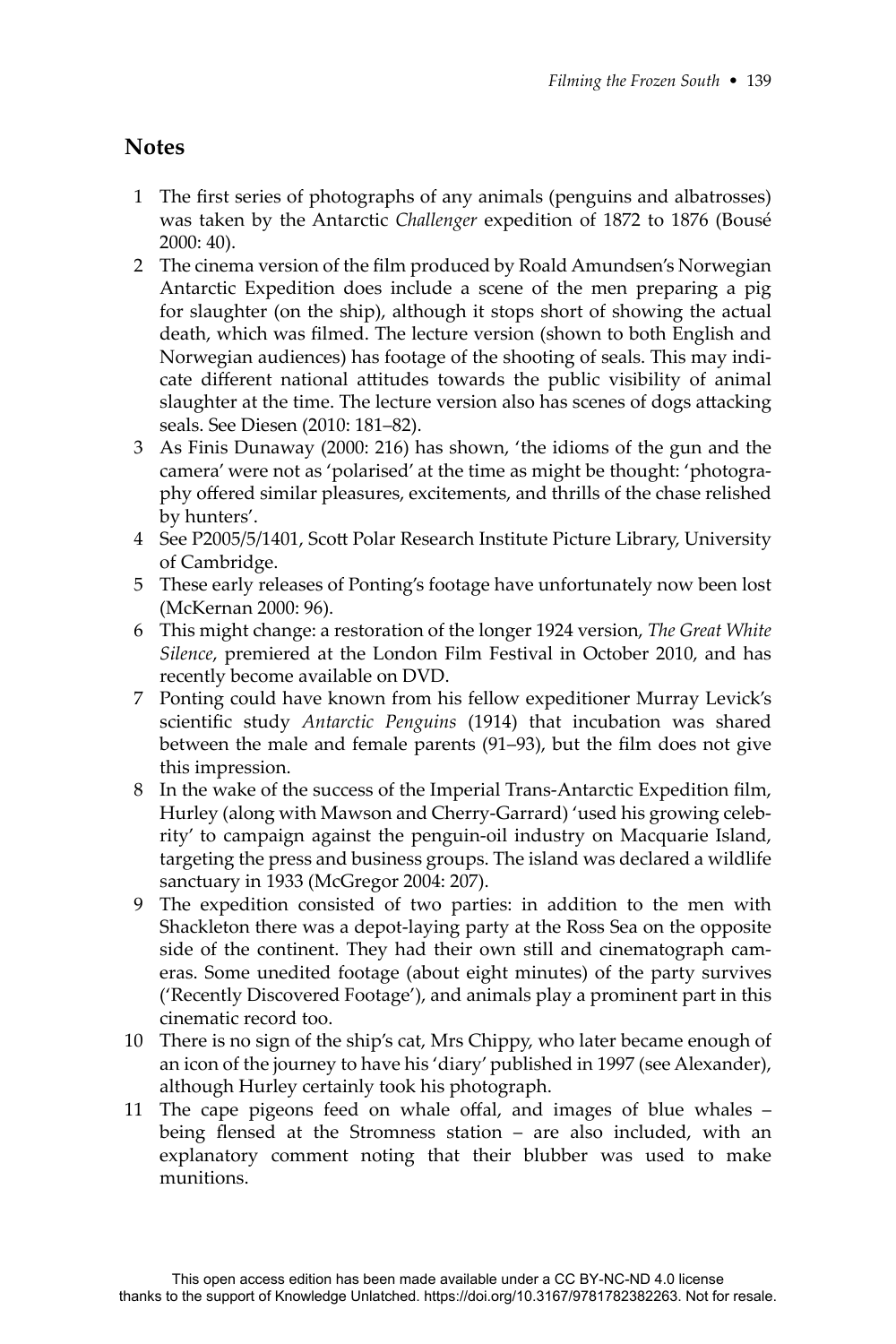- 12 Chaplin's first film, *Making a Living*, had screened in 1914, at the same time that Ponting was giving his highly popular lectures. Chaplin denied basing his walk on that of the penguin (Martin 2009: 110).
- 13 Hurley's film, shown as an accompaniment to Shackleton's lectures in 1919, did not draw large crowds in the postwar climate (Huntford 1996: 673). However, retitled *In the Grip of the Polar Ice*, it achieved 'outstanding success' in Australia, where Hurley himself lectured to it (McKernan 2000: 101).

### **References**

- *90˚ South.* 1933. [Film]. Original production, photography and narration: H.G. Ponting. Restoration: National Film Archive (U.K.). © 1933 and © 1991. Distribution: Image Entertainment.
- Ainley, D.G., R.E. LeResche and W.J.L. Sladen. 1983. *Breeding Biology of the Adélie Penguin*. Berkeley: University of California Press.
- Alexander, C. 1997. *Mrs Chippy's Last Expedition, 1914–15: The Remarkable Journal of Shackleton's Polar-Bound Cat*. London: Bloomsbury.
- *Arctic Hunt*. 1911. [Film]. Directed by F.E. Kleinschmidt. U.S.A.: F.E. Kleinschmidt.
- Bottomore, S. 2005. 'Polar Expedition Films', in R. Abel (ed.), *Encyclopedia of Early Cinema.* Abingdon, Oxon: Routledge, pp. 523–24.
- Bousé, D. 2000. *Wildlife Films*. Philadelphia: University of Pennsylvania Press.
- Cherry-Garrard, A. (1922). *The Worst Journey in the World*. London: Constable.
- Diesen, J.A. 2010. 'The Various Film Versions'. *Roald Amundsens Sydpolekspedisjon 1910–1912.* Booklet accompanying DVD. Oslo: Norwegian Film Institute, pp. 179–84.
- Dunaway, F. 2000. 'Hunting with the Camera: Nature Photography, Manliness, and Modern Memory, 1890–1930'. *Journal of American Studies* 34(2): pp. 207– 330.
- Fisher, M. and J. Fisher. 1957. *Shackleton.* London: James Barrie Books.
- Hains, B. 2002. *The Ice and the Inland: Mawson, Flynn, and the Myth of the Frontier.* Carlton South: Melbourne University Press.
- *Happy Feet*. 2006. [Film]. Directed by G. Miller. U.S.A.: Warner Bros, Village Roadshow Pictures, Kennedy Miller Productions, Animal Logic, Kingdom Features Productions.
- Huntford, R. 1996 (1985). *Shackleton.* London: Abacus.
	- ———. 2001. 'Introduction', in H. Ponting. *The Great White South: Traveling with Robert F. Scott's Doomed South Pole Expedition.* New York: Cooper Square Press, pp. vii–xii.
- Hurley, F. 1917. 'My Diary, Shackleton Expedition, from 5 September 1916 to 25 April 1917'. Canberra: National Library of Australia, Digital Manuscripts Collection, MS 883 Papers of Frank Hurley, Series 1, Diaries 1912–1961, Item 4. Retrieved 17 December 2010 from http://www.nla.gov.au/apps/ cdview?pi=nla.ms-ms883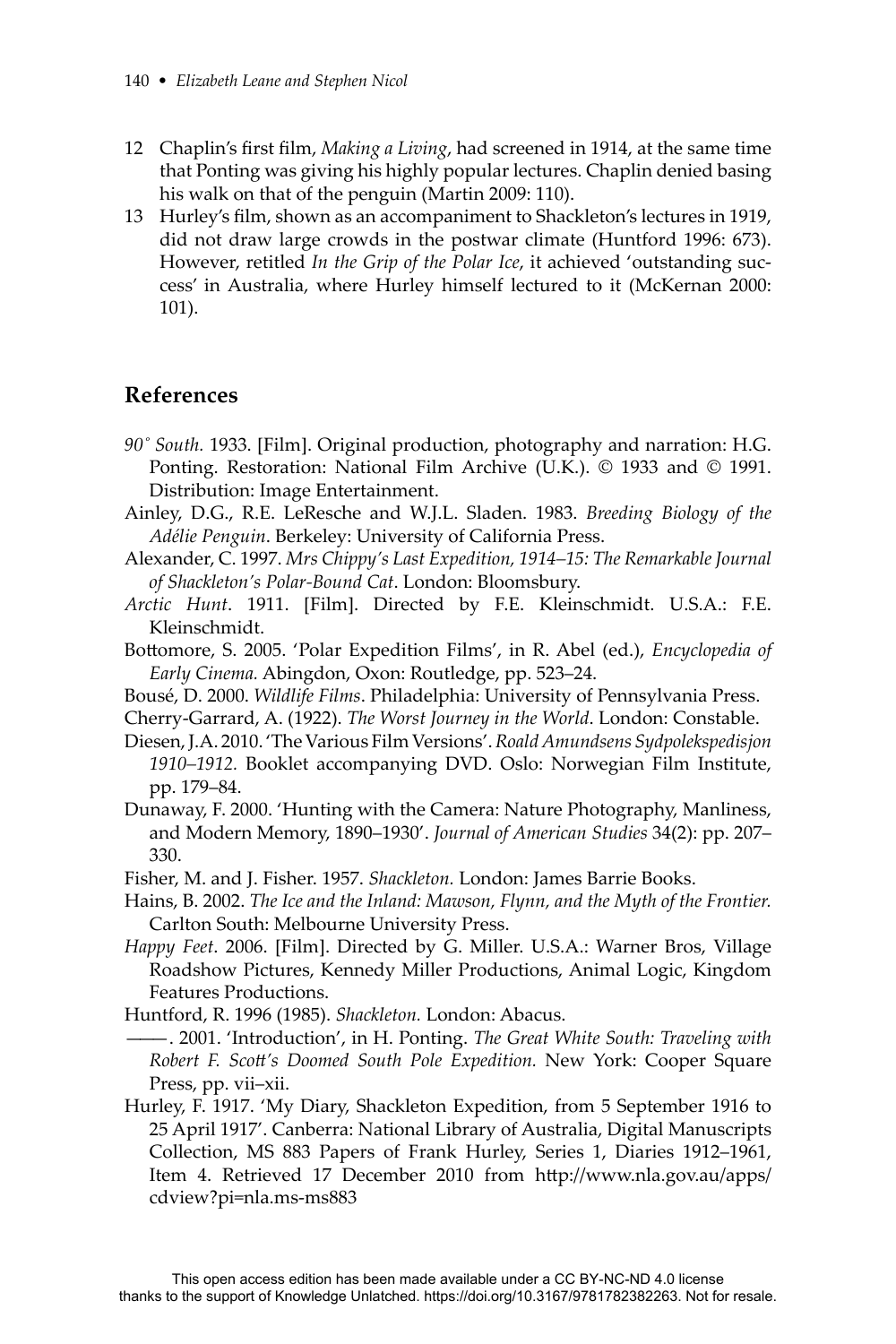———. 1948. '*Shackleton's Argonauts*', in *Antarctic Eyewitness: Charles Laseron's* South with Mawson *and Frank Hurley's* Shackleton's Argonauts. Sydney: HarperCollins, pp. 171–292.

———. 2001. *South with Endurance: Shackleton's Antarctic Expedition 1914–1917: The Photographs of Frank Hurley.* Ringwood, Victoria: Viking.

- Jones, M. 2003. *The Last Great Quest: Captain Scott's Antarctic Sacrifice.* Oxford: Oxford University Press.
- Levick, G.M. 1914. *Antarctic Penguins: A Study of their Social Habits.* London: William Heinemann.
- Lynch, D. 1989. 'The Worst Location in the World: Herbert G. Ponting in the Antarctic, 1910–1912'. *Film History* 3–4: pp. 291–306.

———. 1990. 'Profile: Herbert G. Ponting'. *Polar Record* 26: pp. 217–24.

- *March of the Penguins*. 2005. [Film]. Directed by Luc Jacquet. U.S.A.: Warner Independent Pictures. Adaptation of *La marche de l'empereur*. France: Bonne Pioche and Alliance de Production Cinematographique.
- Martin, S. 2009. *Penguin*. London: Reaktion.
- McGregor, A. 2004. *Frank Hurley: A Photographer's Life.* Camberwell, Victoria: Viking.
- McKernan, L. 2000. 'The Great White Silence: Antarctic Exploration and Film', in *South: The Race to the Pole*. London: National Maritime Museum, pp. 91–103.
	- ———. 2002. Audio commentary on *South*. In *Two Great Adventurers. South: Sir Ernest Shackleton's Heroic Expedition to the Antarctic. Snow, Sand and Savages: The Life of Frank Hurley.* DVD. Restoration: National Film and Television Archive. © 2002 British Film Institute. Production Company: Imperial Trans-Antarctic Film Syndicate. Stills provided by the Royal Geographic Society. Distribution: Umbrella Entertainment.

———. 2010. 'The Great White Silence'. The Bioscope: Reporting on the World of Early and Silent Cinema. Weblog. Retrieved 19 December 2010 from http:// bioscopic.wordpress.com/2010/10/21/the-great-white-silence/

Ponting, H.G. 1908. 'Photographing Alligators'. *Scientific American,* Supplement, 6 June: pp. 353–54.

———. 1913. 'To the South Pole with the Cinematograph: Film Records of Scott's Ill-Fated Expedition'. *Scientific American*, 21 June: pp. 560–61, 568–69.

———. 2001 (1921). *The Great White South: Travelling with Robert F. Scott's Doomed South Pole Expedition.* New York: Cooper Square Press.

*Polar Bear Hunt [Isbjørnejagten]*. 1907. [Film]. Directed by Viggo Larsen. Denmark: Nordisk Film Co.

- *Paul J. Rainey's African Hunt*. 1912. [Film] Cinematography by J. C. Hemment. U.S.A./Great Britain: Paul J. Rainey.
- 'Recently Discovered Footage: The Ross Sea Party', extra segment in *Two Great Adventurers.* 2002.
- Scott, R.F. 2006 (1913). *Journals: Captain Scott's Last Expedition.* Oxford: Oxford University Press.
- Shackleton, E. 1909. *Heart of the Antarctic*. London: William Heinemann.
- Siebel, H.V. 2003. '*The Endurance: Shackleton's Legendary Antarctic Expedition* (2001) and: *Shackleton's Voyage of Endurance* (2002), and: *90˚ South: With*